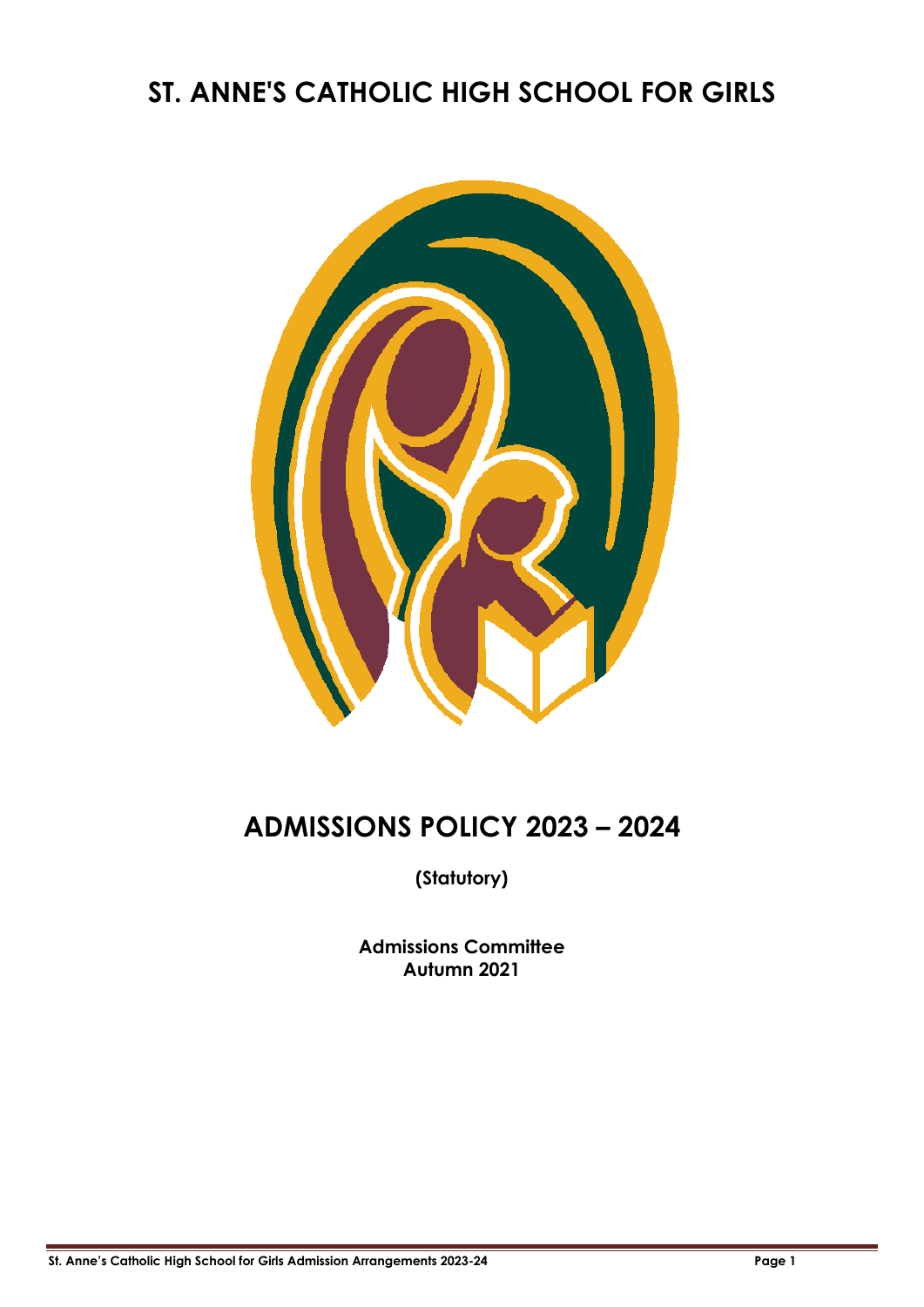### **CONTENTS**

|                                                                                        | Page |
|----------------------------------------------------------------------------------------|------|
| <b>Admission Arrangements</b>                                                          | 3    |
| Oversubscription Criteria                                                              | 3    |
| <b>Exceptional Need</b>                                                                | 3    |
| Siblings                                                                               | 3    |
| <b>Tie Break</b>                                                                       | 4    |
| Multiple Births                                                                        | 4    |
| <b>Application Procedure</b>                                                           | 4    |
| Pupils with an Education, Health & Care Plan (EHCP)                                    | 4    |
| Change of Details                                                                      | 4    |
| <b>Fair Access</b>                                                                     | 4    |
| In Year Admissions                                                                     | 5    |
| Children Educated out of Chronological Year Group                                      | 5    |
| Interpretation of terms used in the Admissions Policy and<br>Oversubscription Criteria | 5/6  |
| Date of next review                                                                    | 6    |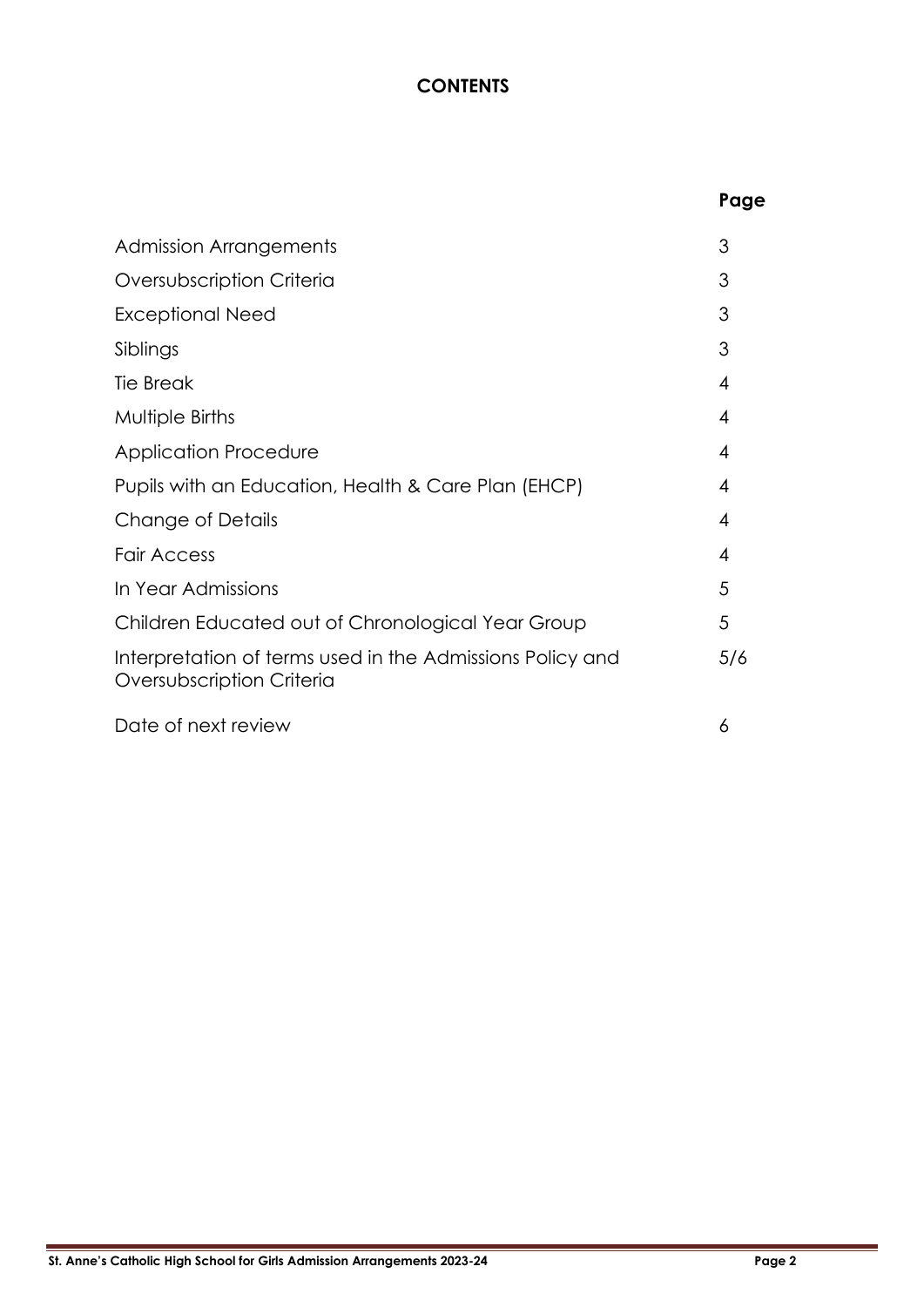

## **St. Anne's Catholic High School for Girls**

### **Admission Arrangements 2023 – 2024**

St. Anne's Catholic High School for Girls was founded by the Catholic Church to provide education for children of Catholic families. At a Catholic school, Catholic doctrine and practice permeate every aspect of the school's activity. It is essential that the Catholic character of the school's education be fully supported by all families in the school. The school welcomes applications for children of all faiths and of none and all applicants are expected to give their full, unreserved and positive support for the aims and ethos of the school.

The published admission number (PAN) for the school is 180 girls. The Governing Body has sole responsibility for admissions to this school and intends to admit 180 girls to Year 7 in September 2022. Priority will always be given to Catholic applicants.

#### **Oversubscription Criteria:**

When the number of applicants exceeds the admission number, offers of places are made using the following criteria in order of priority:

- 1. Catholic/Other "looked after" girls and previously "looked after" Catholic/Other girls who have been adopted or made subject to Child Arrangements Orders or Special Guardianship Orders. This also applies to previously "looked after" children from overseas and in-year admissions.
- 2. Baptised Catholic girls where the application is supported by a baptism certificate.
- 3. Baptised girls by Eastern/Orthodox Churches where the application is supported by a baptism certificate or a certificate of reception. Also Catechumens with a certificate of entry into the order of Catechumens.
- 4. Girls from Christian families where the application is supported by either a baptism certificate or a letter on headed paper from a Minister of Religion confirming membership of the Parish Community.
- 5. Girls of families from other Faiths where the application is supported by a letter from a Religious Leader of the Faith confirming membership of the Faith Community.
- 6. Any other girl.

#### **Exceptional Need**

The Governors will give top priority in any category to girls whose exceptional medical, social or pastoral needs justify a place at the school. To demonstrate an exceptional social or medical need, which can only be met at this school, the Governing Body will require compelling written evidence at the time of application from an appropriate professional: e.g. doctor, priest or social worker.

#### **Siblings**

Siblings will be given priority within each criterion, immediately after those with exceptional need described above. A sibling in Year 11 would be expected to take her place in the Sixth Form and should, therefore, still be on roll when the candidate starts in September.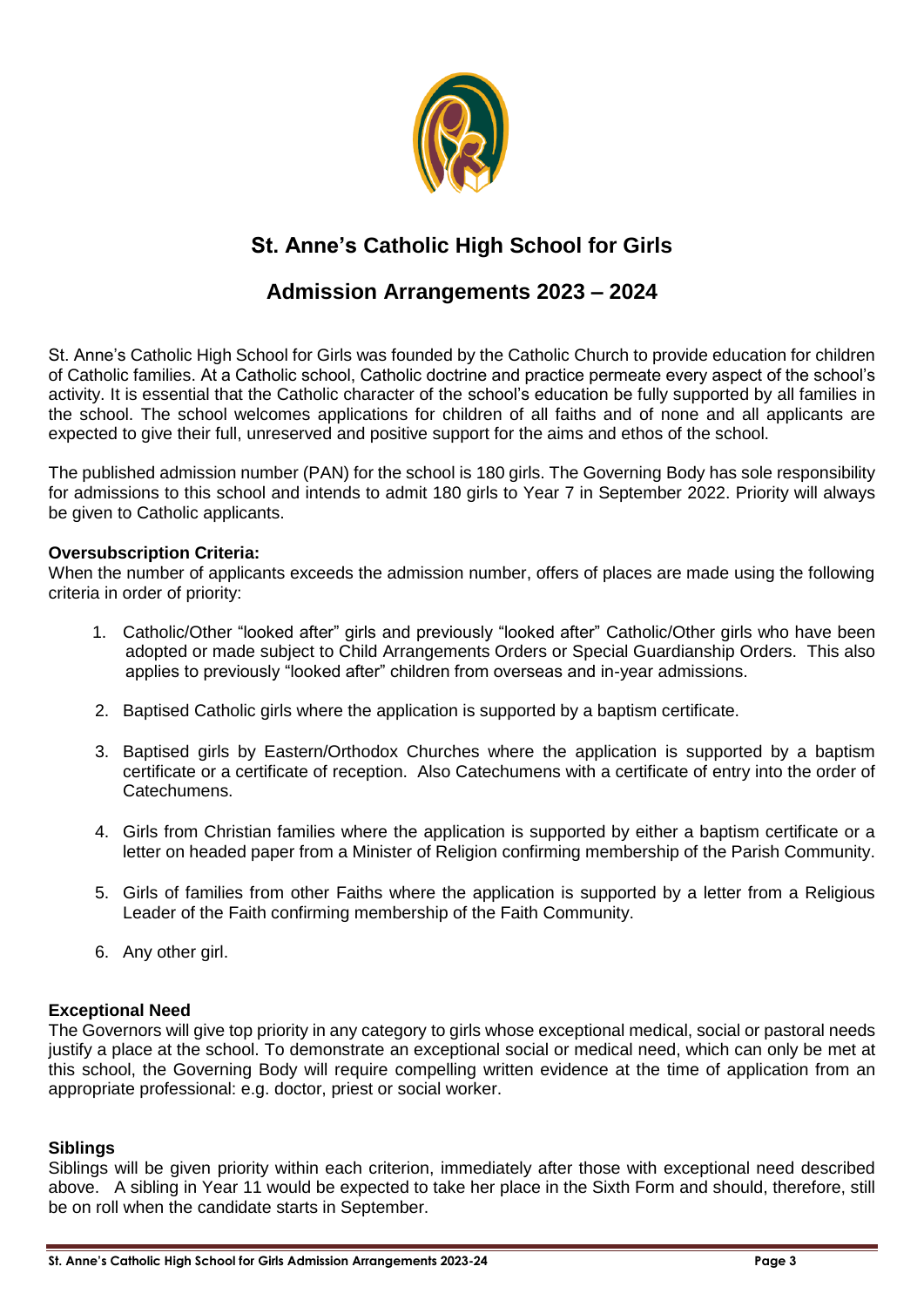#### **Tie Break**

If there are insufficient places to admit all applicants in any of the categories above priority will be given to applicants living nearest to the school site appropriate to the year to which the child would be admitted, measured in a straight line from the child's house. In the case of a number of addresses in a block with the same geographical reference, priority will be given to those living nearest to the main entrance of the block. The distance measurement is carried out by the Local Authority. Measurements for the final allocation process will be calculated by the admissions IT system using AddressBase Premium, which provides a national grid coordinate and a unique reference for each postal address in Great Britain. It is a straight line measurement and does not take into account the actual or expected route a child will travel to school. Where the Local Authority provides measurements for voluntary aided, foundation schools and academies, the same system will apply.

#### **Multiple Births**

The Governing Body does not give priority under its admission criteria for twins, triplets or other multiple applications from one family for the same year group. If there are insufficient places available and one twin/sibling is offered the last place, the Governing Body will agree to exceed the published admission number and admit the additional child/children.

#### **Application Procedure:**

All applicants **must** apply by using the e-admissions system. In addition, applicants should complete the **St. Anne's Supplementary Information Form (SIF)** which is available on the School's website. The eadmissions form must be completed and submitted to the Local Authority by **31st October 2022**. The Supplementary Information Form (SIF) is available directly from the school and should be completed and returned to the school by the closing date, also **31st October 2022**. If you do not complete both the e-admissions form and the SIF and return them by the closing date, the Governing Body may be unable to consider your application fully against the oversubscription criteria and it is very unlikely that your child will not get a place at the school. Late applications will be considered after the initial allocation process has been completed.

Applications for criterion 1 must be accompanied by written proof of the child's status from the appropriate authority. Those applying under criterion 2 should provide a copy of the child's baptism certificate. If the certificate is not available, applicants should indicate in writing the reasons for this being the case.

The Local Authority will write to you on behalf of the Governing Body with the outcome of your application at the beginning of March 2022 and the information will also be available on line. You should indicate your acceptance of the place as soon as possible. Information concerning the Appeals Procedure will be sent out to those who are unsuccessful in obtaining a place.

The school maintains a waiting list, ranked according to the published criteria, and places will be offered as and when vacancies occur. The waiting list will remain open until 25 July 2022. If you wish your child's name to stay on the waiting list, you must apply to the school in writing before that date.

#### **Pupils with an Education, Health and Care Plan (EHCP)**

The admission of pupils with an Education, Health and Care Plan (EHCP) is dealt with by a completely separate procedure. Details of this separate procedure are set out in the Special Educational Needs Code of Practice. If your child has an EHCP you must contact your local authority SEN officer. Children with an EHCP naming this school will be admitted.

#### **Change of details**

If any of the details on your form change between the date of application and the receipt of the letter of offer or refusal, you **must** inform the School immediately. If misleading information is given or allowed to remain on the form, Governors reserve the right to withdraw the place, even if the child has already started at the School.

#### **Fair Access**

The school is committed to taking its fair share of children who are vulnerable and/or hard to place, as set out in locally agreed protocols. Accordingly, outside the normal admissions round the Governing Body is empowered to give absolute priority to a child where admission is requested under any local protocol that has been agreed by both the Diocese and the Governing Body for the current school year. The Governing Body has this power even when admitting the child would mean exceeding the published admission number.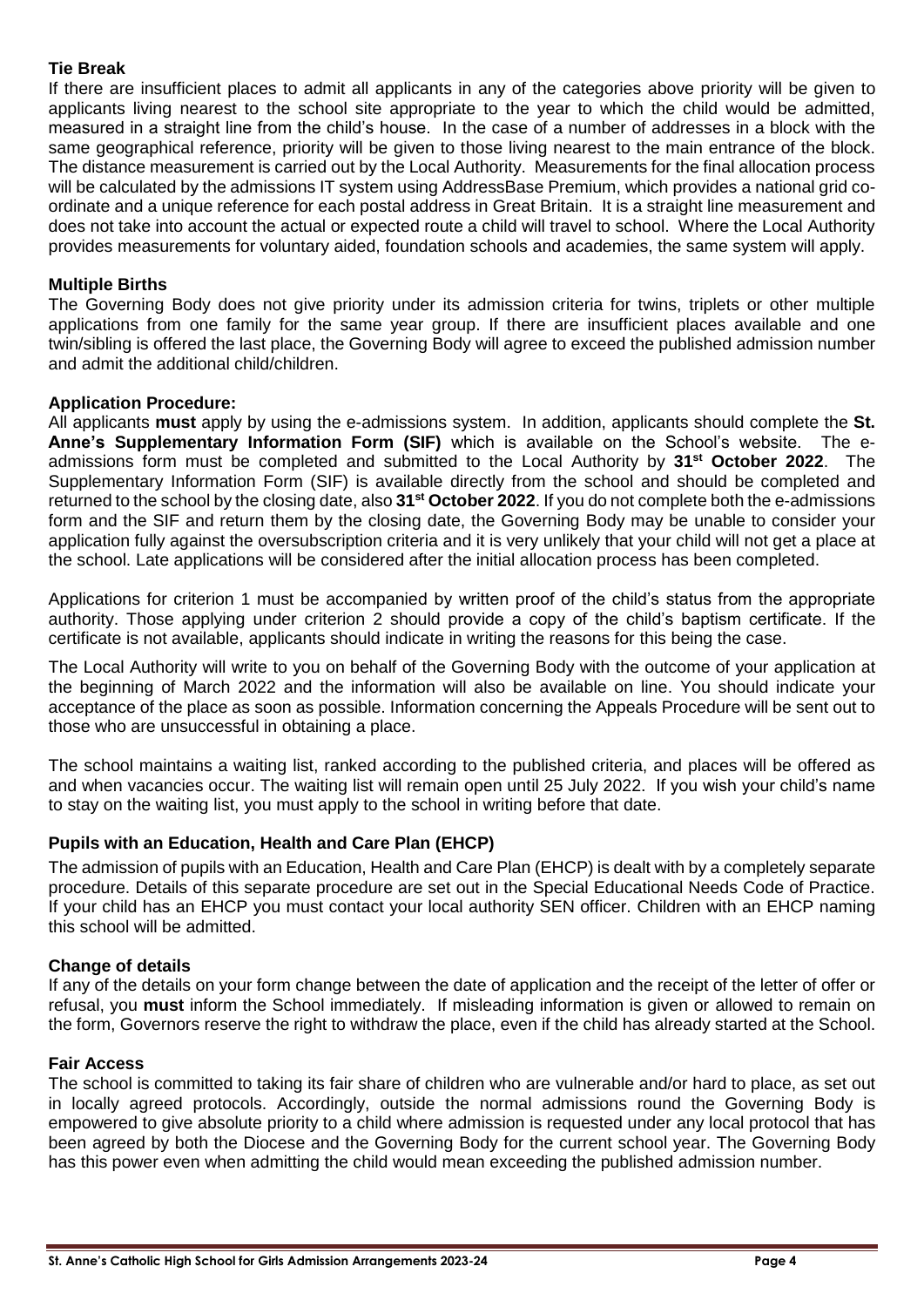#### **In Year Admissions**:

Applications for In-Year admissions are made directly to the school. If a place is available and there is no waiting list, the child will be admitted. If more applications are received than there are places available, then applications will be ranked by the Governing Body in accordance with the oversubscription criteria. If a place cannot be offered at this time, then you may ask us for the reasons and you will be informed of your right of appeal. You will be offered the opportunity of being placed on a waiting list. This waiting list will be maintained by the Governing Body in the order of the oversubscription criteria and not in the order in which the applications are received. Names are removed from the list at the end of each academic year. When a place becomes available the Governing Body will re-rank the list and make an offer.

#### **Children educated out of chronological age group**

Any application for a child to be educated out of her age group will be considered by Governors on an individual basis and will only be granted in exceptional circumstances. Parents should write to the Chair of Governors during the Autumn Term in the (academic) year of application, giving reasons and providing compelling professional evidence.

#### **Interpretation of terms used in the Admissions Policy and Oversubscription Criteria**

**'Looked after child'** has the same meaning as in S.22 of the Children Act 1989, and means any child in the care of a local authority or provided with accommodation by them (e.g. children with foster parents at the time of making an application to the school).

**'Adopted'** for the purposes of this policy an adopted child is any child who has been formally adopted from care and whose parent/guardian can give proof of legal adoption.

**'Child Arrangements Order'** A child arrangements order is an order under the terms of the Children Act 1989 s.8 settling the arrangements to be made as to the person with whom the child is to live. Children 'looked after' immediately prior to the granting of the order qualify under this category.

**'Special Guardianship Order'** A special guardianship order is an order under the terms of the Children Act 1989 s.14A appointing one or more individuals to be a child's special guardian(s). Children 'looked after' immediately prior to the granting of the order qualify under this category.

- **Candidate** The child on whose behalf an application is being made.
- **Applicant(s)** The parents and/or legal guardians submitting an application for a place on behalf of a child. Or a young person of 16 years or over submitting their own application.
- **Catholic** A member of a Church in full communion with the See of Rome, including Eastern Catholic Churches. This will normally be evidenced by a certificate of baptism in a Catholic Church. For the purposes of this Policy it also includes a "looked after" child who is in the process of adoption by a "Catholic family".
- **Catechumen** A member of the catechumenate of a Catholic Church. This will normally be evidenced by a Certificate of Reception into the order of catechumens.
- **Christian Children of other Christian denominations** means: children who belong to other churches and ecclesial communities which, acknowledging God's revelation in Christ, confess the Lord Jesus Christ as God and Saviour according to the Scriptures, and, in obedience to God's will and in the power of the Holy Spirit commit themselves: to seek a deepening of their communion with Christ and with one another in the Church, which is his body; and to fulfil their mission to proclaim the Gospel by common witness and service in the world to the glory of the one God, Father, Son and Holy Spirit. An ecclesial community which on principle has no credal statements in its tradition, is included if it manifests faith in Christ as witnessed to in the Scriptures and is committed to working in the spirit of the above.